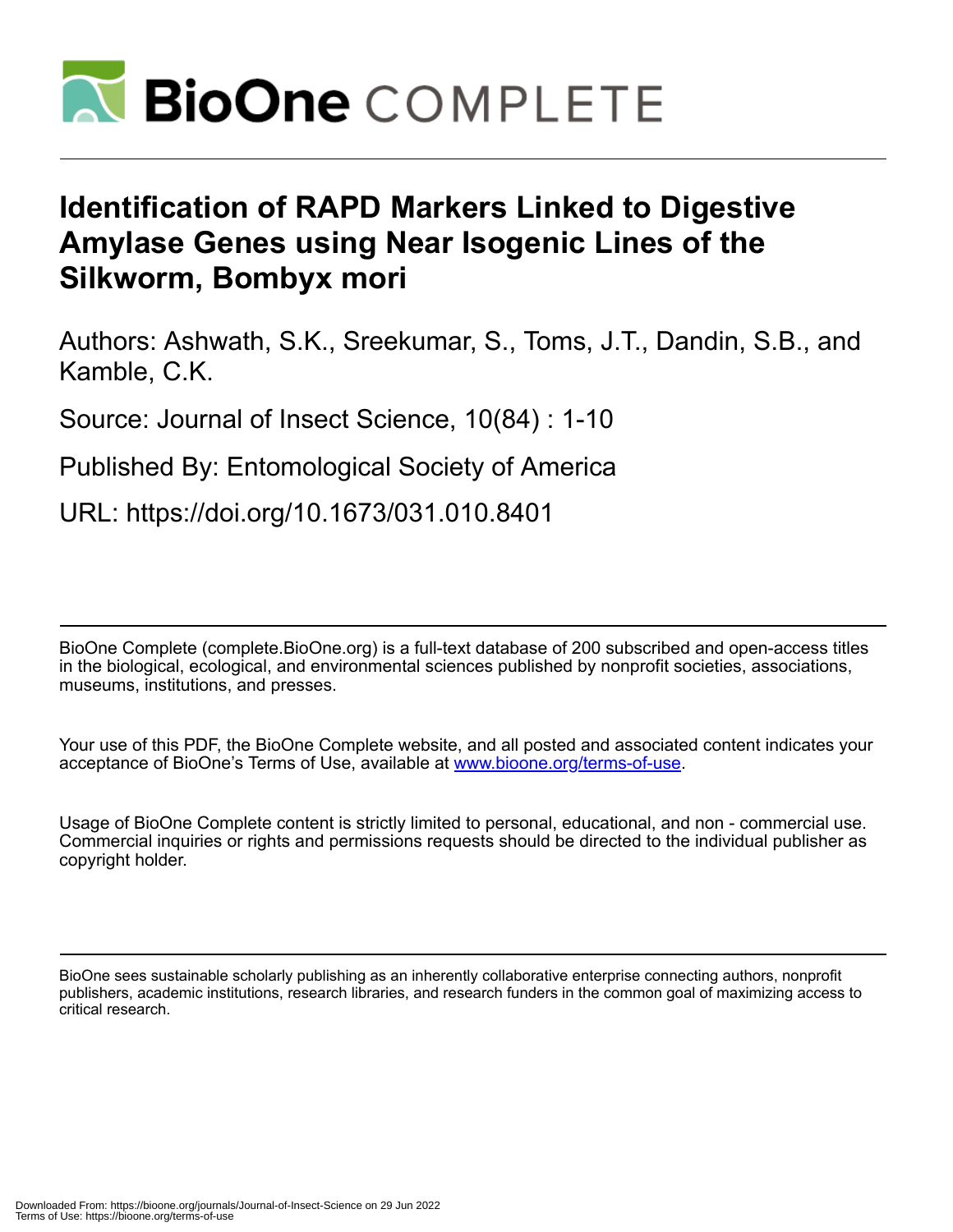

# **Identification of RAPD markers linked to digestive amylase genes using near isogenic lines of the silkworm,** *Bombyx mori*

S.K. Ashwath<sup>a</sup>, S. Sreekumar, J.T. Toms, S.B. Dandin, and C.K. Kamble

Genetics and Molecular Biology Laboratory, Central Sericultural Research and Training Institute, Srirampura, Manandavadi Road, MYSORE – 570 008, Karnataka, India

# **Abstract**

Digestive amylase has been identified as a useful marker for breeding in the silkwrom, *Bombyx mori* L (Lepidoptera: Bombycidae), due to its wide genetic divergence, its role in better digestibility and robustness. The low yielding indigenous *B. mori* breeds of tropics like India are characterized by high activity amylase genes controlled by Amy  $d^{\nu}$  or  $d^{\nu}$  alleles, while the high yielding breeds of temperate origin are endowed with 'null' type  $(Amy d<sup>n</sup>)$  with low activity. For improving the digestibility and survival of temperate breeds of Japanese origin, Near Isogenic Lines (NILs) were developed introgressing the Amy  $d<sup>iv</sup>$  and  $d<sup>v</sup>$  alleles from the Donor Parents (DPs) into the genetic background of the Recurrent Parents (RPs) with 'null' type of amylase, which showed significant improvement in viability of the NILs. With the objective to know whether the amylase gene itself may confer higher survival by improving digestibility or some other closely linked genes flanking the amylase locus is responsible for better viability of the NILs, RAPD profiles among six *B. mori* breeds comprising of the DPs, RPs, and NILs developed through introgression of Amy  $d^{\text{iv}}$  or  $d^{\text{v}}$  alleles were analysed using 27 sets of RAPD primers. Out of the 27 primers, six (OPA01, OPA06, OPA09, OPA15, OPAH03, and OPAH05) showed RAPD products linked to the amylase genes of the DPs introgressed in the NILs, which were absent in their respective RPs. Three amplicons of 1584 bp, 1904 bp, and 1232 bp were specific to Amy  $d^{\prime\prime}$  allele and one amplified product of 1776 bp was found to be linked with the Amy  $d^{\prime}$ allele. Interestingly, two PCR products of 2628 and 1375 bp were associated with both Amy div and d<sup>v</sup> alleles. The results are discussed in light of further characterization of these amplified products leading to identification of DNA sequences that may be responsible for better digestibility and higher survival in *B. mori*.

**Keywords:** backcrossing, cathodic amylase **Abbreviations: DP**, donor parents; **NIL**, near isogenic lines; **PM**, Pure Mysore; **RP**, recurrent parents **Correspondence:** <sup>a</sup> ashwathsk@yahoo.com **Associate Editor:** Allen Cohen was editor of this paper. **Received:** 17 July 2008, **Accepted :**10 November 2009 **Copyright :** This is an open access paper. We use the Creative Commons Attribution 3.0 license that permits unrestricted use, provided that the paper is properly attributed. **ISSN:** 1536-2442 | Vol. 10, Number 84

#### **Cite this paper as:**

Ashwath SK, Sreekumar S, Toms JT, Dandin SB, Kamble CK. 2010. Identification of RAPD markers linked to digestive amylase genes using near isogenic lines of the silkworm, *Bombyx mori. Journal of Insect Science* 10:84 available online: insectscience.org/10.84

Journal of Insect Science | www.insectscience.org 1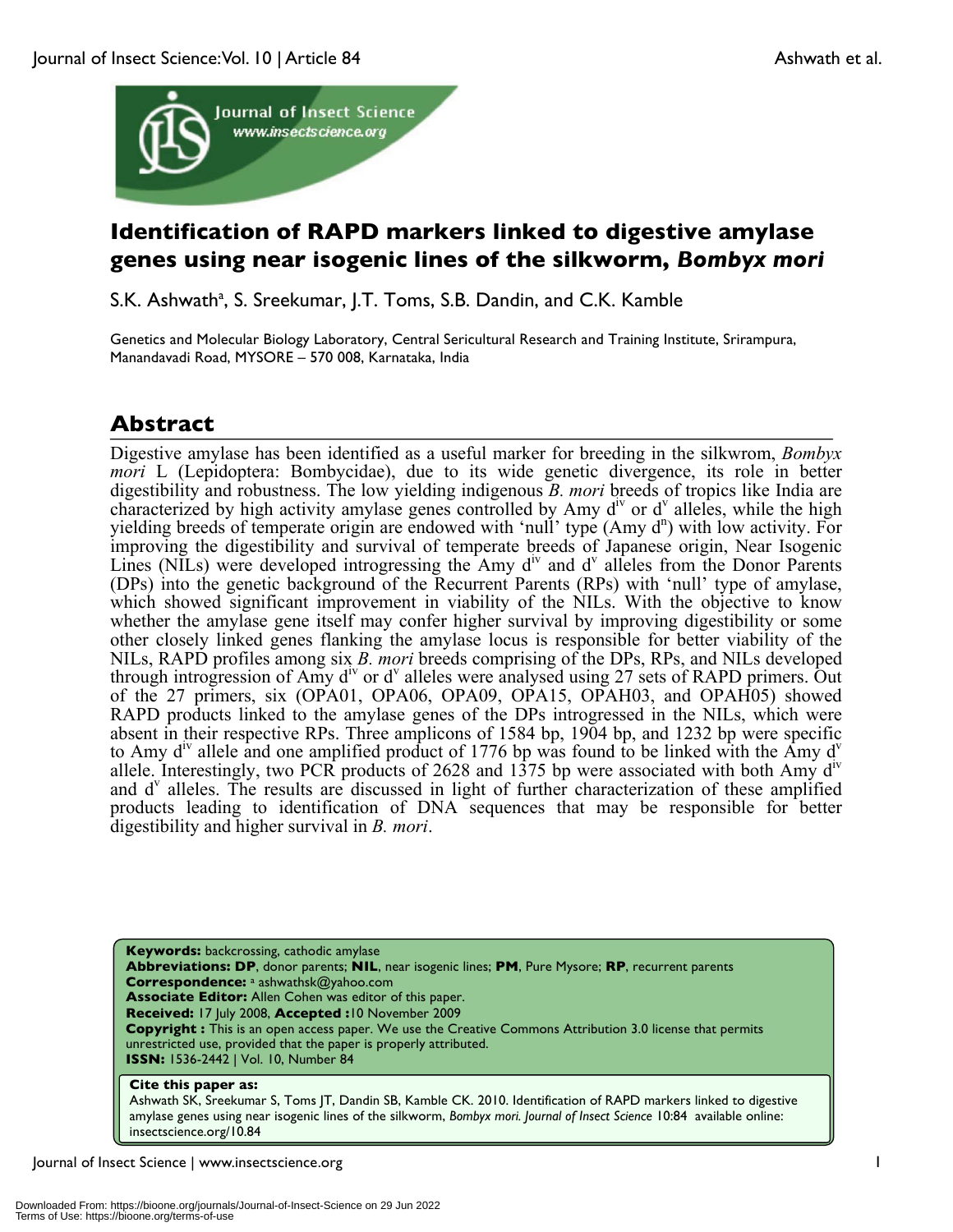### **Introduction**

The importance of digestive amylase in improving the dietary efficiency in the silkworm, *Bombyx mori* L (Lepidoptera: Bombycidae), was highlighted by Gamo (1983), who showed that the *B. mori* strains with high amylase activity showed higher growth and survival than the low activity strains when the larvae were reared on hardened leaves. Hara et al. (1984, 1986) analysed the activity and amylase isozyme polymorphism in the digestive juice in 361 *B. mori* strains and reported that the digestive amylase gene is located on the eight linkage group (locus 8.3) with three multiple alleles, namely, Amy  $d^v$  (with five active bands), Amy  $d^{iv}$  (with four bands), and Amy  $d^n$  (null type) due to lack of cathodal isozymes. The *B. mori* strains with Amy  $d^v$  and  $d^{iv}$  alleles had many fold high activity than the Amy  $d^n$ strains. Studies on Indian *B. mori* strains have also shown that the indigenous polyvoltine strains are carrying the high activity alleles of either Amy  $d^v$  or  $d^{iv}$ , while the exotic bivoltine strains are of Amy  $d^n$  with negligible amylase activity (Patnaik and Datta 1995; Chatterjee et al. 1992). Abraham et al. (1992) analysed the starch content in the fecal matter and reported that low amylase activity strains excreted fivefold more starch than the high activity strains. Correlation studies between four yield attributes and six biochemical parameters among 54 *B. mori* strains has indicated close association of digestive amylase activity with survival, which was not affected by other enzymes (Chatterjee et al. 1993). These studies had clearly shown the prospects of using digestive amylase as a marker in *B. mori* breeding due to its wide genetic diversity, its role in better digestibility, and its higher survival (Datta and Ashwath 2000). To confirm these findings, a breeding scheme

was designed and high activity amylase genes from the indigenous, low-yielding polyvoltine donor parents (DP) were introgressed into the productive bivoltine breeds used as recurrent parents (RPs) and Near Isogenic Lines (NIL) of the RPs have been developed (Ashwath et al. 2001). As the evolved NILs have shown higher survival than the RPs, the amylase gene itself may confer higher survival by improving digestibility, or some other closely linked genes flanking the amylase locus may be responsible for better viability of the NILs. Against this background, the RAPD profile among the DPs, RPs, and NILs were analysed with the objective of identification of DNA markers linked to and bordering the amylase locus paving the way for further characterization of chromosome segments conferring higher survival in the evolved lines.

#### **Materials and Methods**

#### *B. mori* **breeds used**

Six *B. mori* breeds comprising of two donor parents (DPs), two recurrent parents (RPs), and the two evolved near isogenic lines (NILs) were used in the present study. The DPs were the indigenous polyvoltine *B. mori* breeds, namely, pure Mysore with Amy  $d^{\nu}$ allele (four-band type) and Nistari with Amy  $d^v$  allele (five-band pattern) of cathodic amylase isozyme types. The RPs used were the two productive bivoltine breeds, viz.,  $CSR2$  and  $CSR5$ , with Amy  $d^n$  allele (null pattern) of amylase. GEN1 (evolved line of CSR2) with the four-band pattern and GEN2 (evolved line of CSR5) with the five-band pattern, which were derived by introgressing the Amy  $d^{\nu}$  and  $d^{\nu}$  alleles from the polyvoltine donors i.e., pure Mysore and Nistari, respectively, were the NILs selected for the present investigation.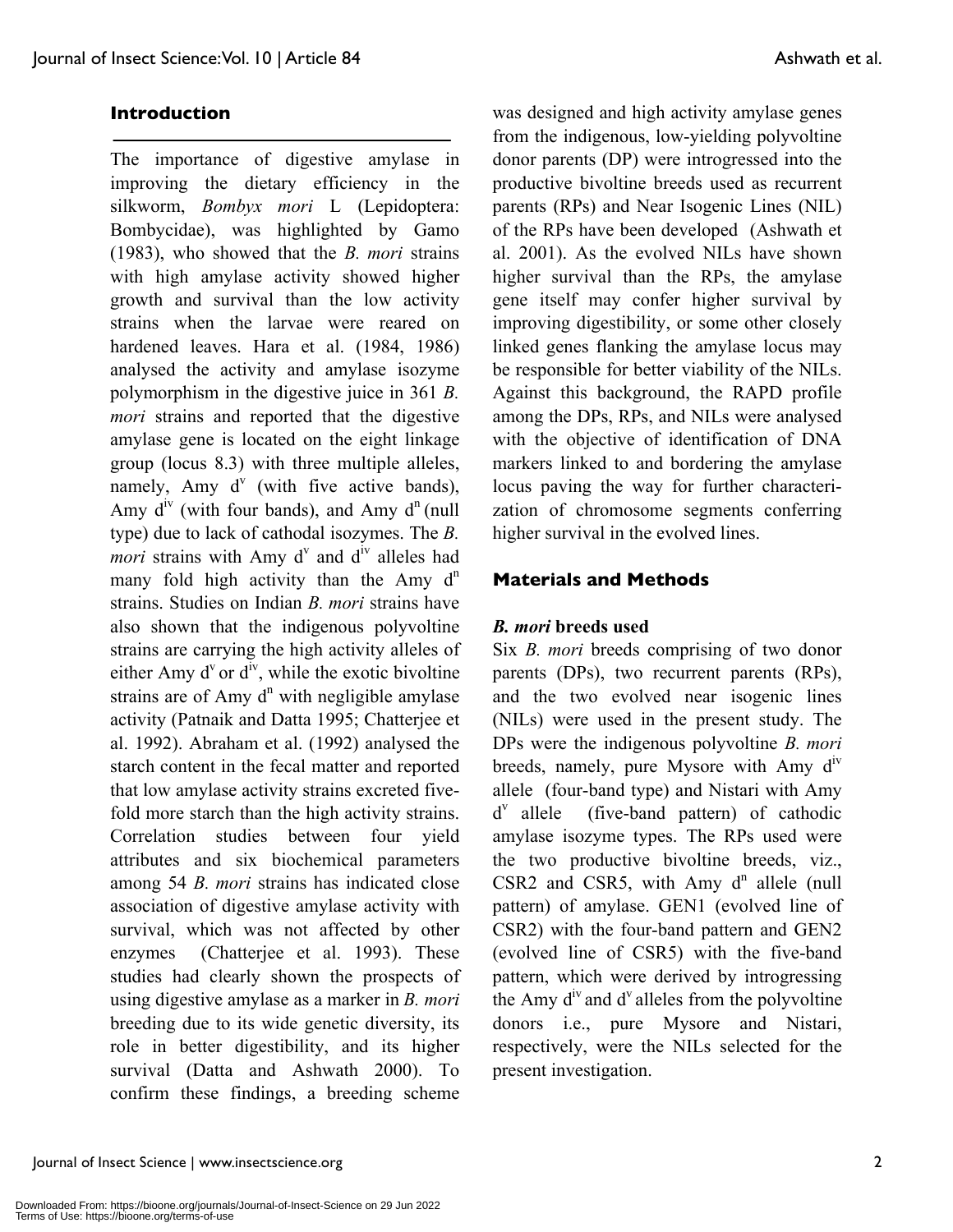# **Rearing of** *B. mori*

The six *B. mori* breeds were reared under 12 crops during 2005-2007, and the data on the survival, yield, cocoon, and post-cocoon parameters were collected. Mean and standard deviations were estimated for the 12 rearings.

## **Quantitative and qualitative assay for amylase**

Digestive juice samples from the six *B. mori* breeds were collected on the fourth day of the fifth instar by brief exposure of larva to chloroform vapors resulting in instantaneous vomiting. Amylase activity was assayed following the method of Chatterjee et al. (1993) by incubating 10  $\mu$ l of digestive juice in 0.2% starch as the substrate for 30 min at 37° C, and the reaction was stopped using 1% dinitrosalicylic acid followed by heating in boiling water for 5 min. Amylase assay was carried out in 5 replications for each *B. mori* breed. Optical density values were recorded at 525 nm, and the enzyme activity was expressed as mg of maltose released per ml for 30 min. Mean and standard deviations were estimated for the 5 replications. For qualitative analysis, vertical polyacrylamide gel electrophoresis was carried out adopting the procedure of Hara et al. (1986) with minor modifications, and cathodic fractions were separated by reversing the polarity of the electrodes. After being run for 6-7 h, the gels were incubated in 1% starch solution for 30 min and subsequently stained with iodine solution for 5 min.

## **DNA extraction, PCR amplification and electrophoresis**

Genomic DNA from the six *B. mori* breeds, viz., pure Mysore, Nistari, CSR2, CSR5, GEN1 and GEN2, was extracted from the whole larval body of fifth instar larvae using the phenol-chloroform method and purified using the standard procedure of Sambrook and Russel (2001). The purified DNA was diluted to a final concentration of 20 ng/ $\mu$ l. PCR reactions were carried in a PTC 200 gradient thermal cycler (MJ Research, www.mjr.com) using the 27 sets of RAPD primers for amplifying the DNA of the *B. mori* breeds (Table 3). Amplifications were carried out in  $25$  µl reactions containing 1x reaction buffer (100 m*M* Tris, 500 m*M* KCl, 0.1% gelatin, pH 9.0),  $1.5 \text{ m}M$  MgCl<sub>2</sub>, 6-8 picomoles of primer, 200 μ*M* dNTPs, 2 U Taq DNA polymerase, and 20 ng of template DNA. A negative control was set up omitting the DNA from the reaction mixture. The reaction mixture was pre-heated at 95° C for three min, followed by 40 cycles (94 $\degree$  C for 3 min, 40 $\degree$  C for 1  $\frac{1}{2}$  min, and 72° C for 2 min). A final extension for 10 min at 72° C was given after the completion of the cycles. Resulting PCR products were electrophoretically analyzed through 1.5% agarose gels containing ethidium bromide (5  $\mu$ g/ml) in 1x TAE buffer (pH 8.0) and documented in the gel documentation system (Syngene, www.syngene.com). A molecular weight marker (lambda with EcoR1 / Hind III double digest) was used for the analyses of the fragment size. All amplification reactions were carried out at least thrice in order to ensure consistency and repeatability of fingerprints generated using selected RAPD primers.

#### **Results and Discussion**

Near isogenic lines (NIL) have been evolved in many crop plants, including tomato, rice, wheat, barley, soybean, etc., for introgressing disease resistance genes from the wild relatives into the cultivated varieties (Young and Tanksley 1989). NILs have been developed through recurrent backcross breeding procedure where a hybrid (F1) is raised between the donor parent (DP) and the recurrent parent (RP) and subsequently the RP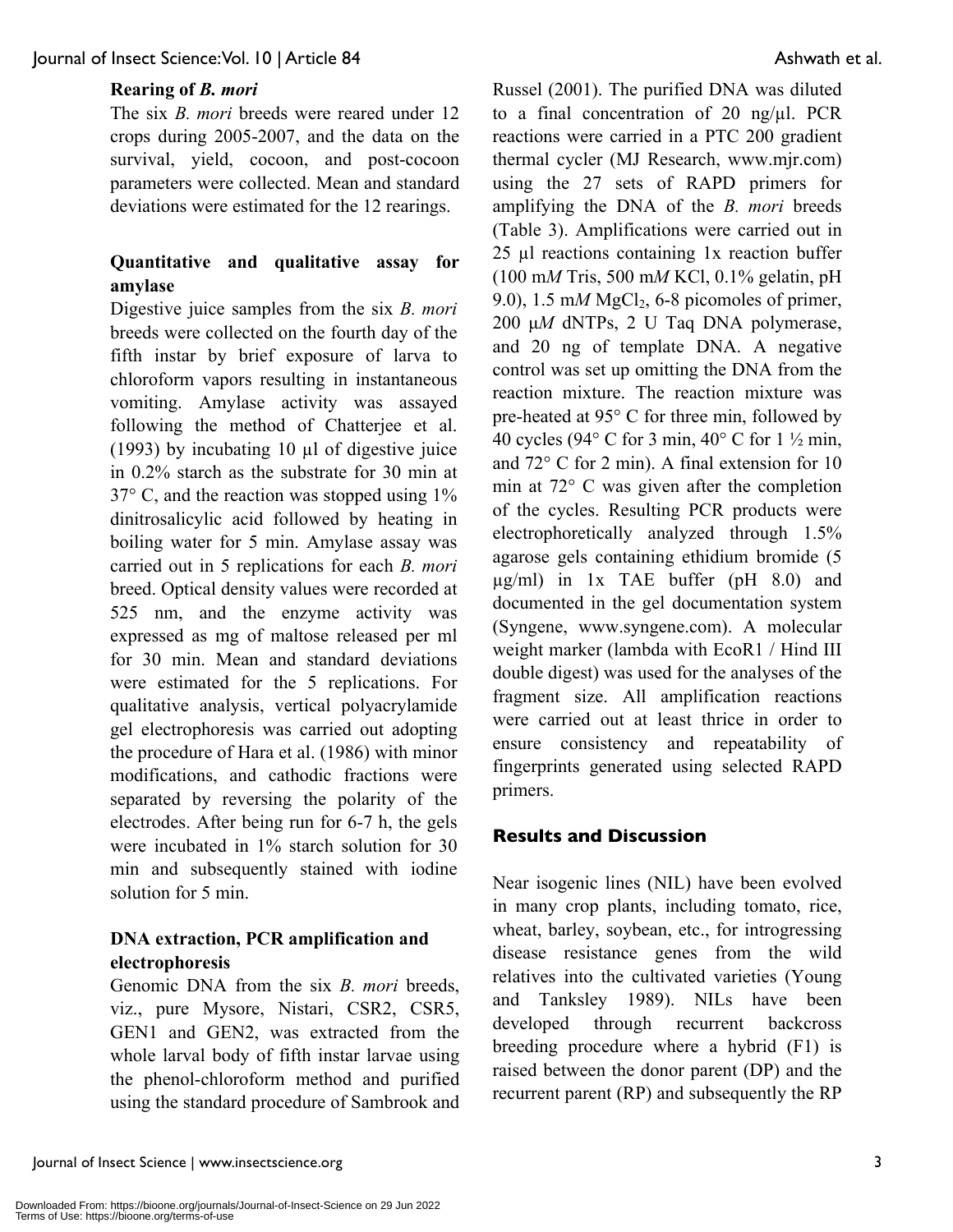is repeatedly backcrossed. At each generation, the progeny is selected for the target gene of the DP prior to each backcrossing. During each backcross, the genetic background of the RP is increased by 50% and the genome of the selected individuals progressively becomes almost exclusively of that of the RP with a small segment of DNA of the DP flanking the target gene. Thus the products of introgression results in a pair of NILs that are identical except for a region near the target gene. Most of the NILs developed so far have used five to six backcrosses.

The indigenous polyvoltine *B. mori* breeds used as DPs, namely, pure Mysore and Nistari, have been reared in India for more than 100 years, the former being popular in south India and the latter in north India. The survival potential of these breeds, which are being reared throughout the year, are high, but these polyvoltines are characterized by lower cocoon wt., shell wt., with lower silk content, shorter filament length, and poor silk quality. The RPs (CSR2 and CSR5) are the evolved *B. mori* breeds extracted from the Japanese double hybrids, fixed and acclimatized to the Indian tropical condition (Datta et al. 2000). Subsequently, these breeds were authorized for commercial use, which are highly productive with higher cocoon wt, shell wt. with high raw silk recovery, longer filament length and better silk quality. However, in view of superior quantitative traits, rearing of these productive breeds needs more care and attention, as they are susceptible under the high germ load and unfavorable climatic conditions of tropics leading to low pupation rate and crop failures. Hence, rearing of seed cocoons is possible only in selected seasons with elite farmers who can provide the required inputs and optimum rearing conditions.

For improving their survival potential of the productive bivoltine *B. mori* breeds, the new strategy of molecular marker assisted selection in breeding was employed using digestive amylase as a marker. During the breeding process, productive *B. mori* breeds, CSR2 and CSR5 with "null" type  $(Amy \, d<sup>n</sup>)$ allele) with low amylase activity were selected as Recurrent Parents (RPs) and the indigenous polyvoltine breeds, Pure Mysore (with four-band Amy  $d^{iv}$  allele) and Nistari (with five-band Amy  $d^v$  allele), both having high amylase activity, were selected as Donor Parents (DPs). F1s were raised between the DPs and RPs, and the F1 progeny were backcrossed to their respective RPs. In each generation, the BC progeny were screened by amylase assay. Only those with the DP type of amylase were selected for further backcrossing, and the progeny with "null" type were rejected. This selection procedure was repeated for ten generations of backcrossing with the RPs, to incorporate the higher productivity traits of RPs. simultaneously selecting the high activity amylase genes of the DPs. The BC10 progeny were selfed twice followed by test crossing with the "null" type to derive the homozygous NILs. This breeding scheme has resulted in the evolution of two NILs, namely GEN1 and GEN2, which have been introgressed with high activity amylase genes (Amy  $d<sup>iv</sup>$  and Amy  $d^v$  alleles, respectively), simultaneously retaining the productivity traits on par with those of their respective RPs. As ten backcrosses have been carried out, theoretically in the NILs, the RP recovery is assumed to be about 99.95%, retaining all the productivity traits, while the DP genome is reduced to 0.05%, eliminating all the undesirable traits except the high activity amylase genes. The detailed breeding procedure has been reported previously (Ashwath et al. 2001).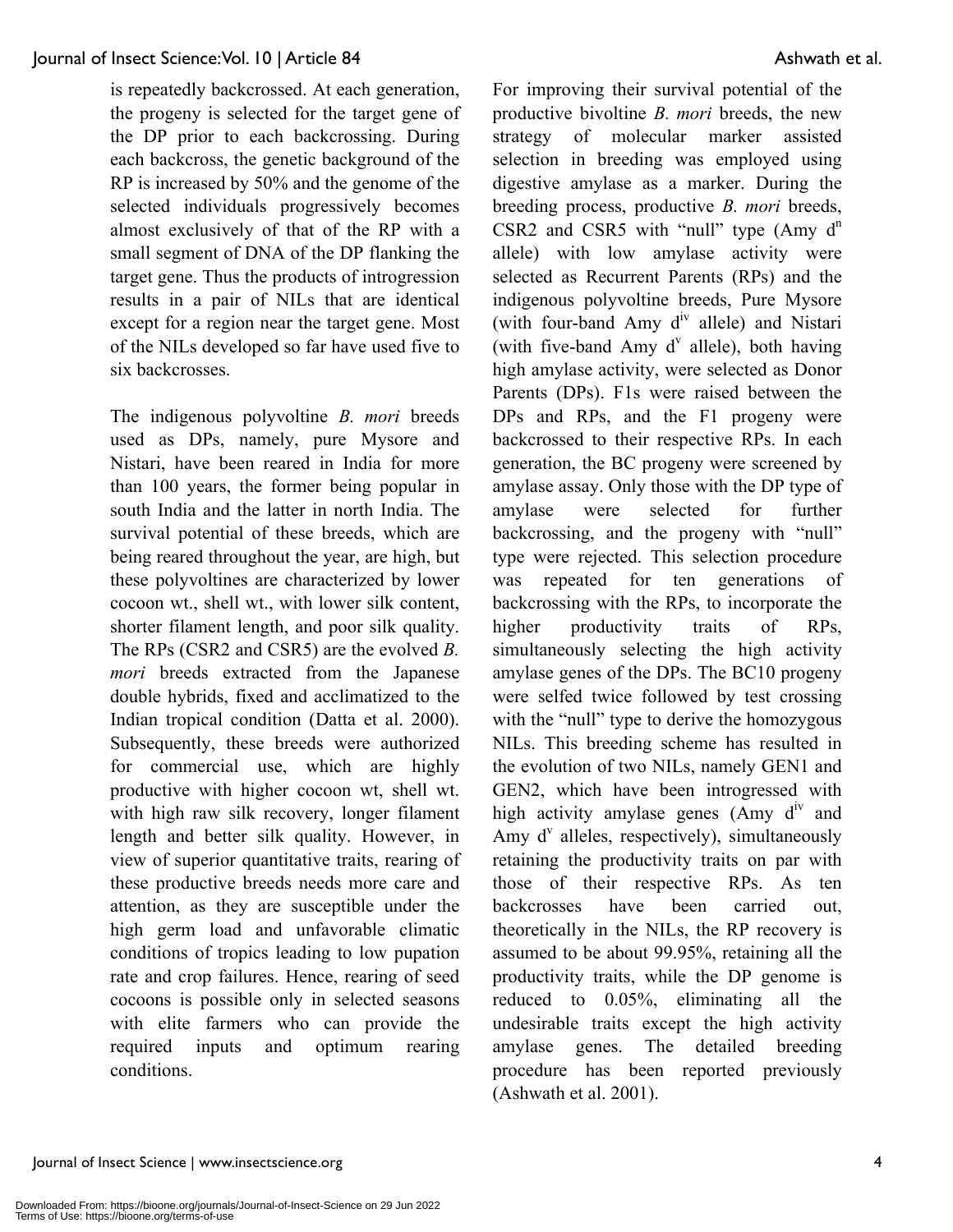The donor parents (DPs) and the recurrent parents (RPs) used in the present investigation are showing large differences for the economic traits (Table 1). The values indicated under yield/10,000 larvae by number is a measure of survival, which denotes the number of pupated cocoons harvested out of the 10,000 larvae retained after III moult. From the table, it is evident that the indigenous DPs have shown higher survival than the RPs, whereas the productivity traits like cocoon weight, shell weight, shell (%), filament length and raw silk (%) of the RPs are almost two fold higher than that of the DPs. Both the NILs have shown more than 10% higher survival than that of their respective RPs, while the productivity traits are on par with those of the RPs, in spite of using low yielding polyvoltines as DPs.

The quantitative assay for amylase (Table 2) has shown more than two fold higher activity in the DPs (172.9 to 206 mg/ml) than that of the RPs (80 to 83 mg/ml). Further, the NILs have almost regained the activity of the DPs in spite of backcrossing ten times with the RPs with low amylase activity. The qualitative assay by cathodic PAGE (Figure 1) has revealed either the four-band (pure Mysore) or five-band (Nistari) isozyme pattern in the DPs, while in the RPs (both CSR2 and CSR5) it is of null type. The NILs (GEN1 and GEN2) clearly show the isozyme profiles derived from their respective DPs, namely, pure Mysore and Nistari.

Use of NILs have been found to be effective in identifying, from a large number of DNA markers, the few that reside in the vicinity of the target gene in relatively short time. The near isogenecity of the NIL to its RP provides a unique resource to identify whether a genomic clone is located near the gene of interest. The strategy of identification of DNA markers linked to the target gene involves screening of the DNA markers between the DP and RP and identification of polymorphic markers. These informative primers will be analysed using the DP/NIL/RP trio sets. The sets showing RP/NIL allelic contrast and corresponding NIL/DP allelic equality for the informative DNA marker will establish the linkage of the marker with the target trait. NILs have been extensively used in crop plants for rapidly identifying the DNA

| Table I. Characteristics of the silkworm breeds used.                                                                       |                              |                    |                                          |                          |                                              |                                      |  |  |
|-----------------------------------------------------------------------------------------------------------------------------|------------------------------|--------------------|------------------------------------------|--------------------------|----------------------------------------------|--------------------------------------|--|--|
|                                                                                                                             | <b>Donor Parents</b>         |                    |                                          | <b>Recurrent Parents</b> | <b>Near Isogenic Lines</b>                   |                                      |  |  |
| <b>Traits</b>                                                                                                               | <b>Pure</b><br><b>Mysore</b> | <b>Niatari</b>     | CSR <sub>2</sub>                         | CSR <sub>5</sub>         | <b>GENI</b><br>(NIL of<br>CSR <sub>2</sub> ) | GEN <sub>2</sub><br>(NIL of<br>CSR5) |  |  |
| <b>Voltinism</b>                                                                                                            | Non-<br>diapausing           | Non-<br>diapausing | Diapausing                               | Diapausing               | Diapausing                                   | Diapausing                           |  |  |
| Cocoon colour                                                                                                               | Greenish<br>yellow           | Golden<br>yellow   | Creamish<br><b>Bright White</b><br>White |                          | <b>Bright White</b>                          | <b>Creamish</b><br>White             |  |  |
| Cocoon shape                                                                                                                | Spindle                      | Spindle            | Oval                                     | Dumb-bell                | Oval                                         | Dumb-bell                            |  |  |
| Yield/10000 larvae<br>- by Number *                                                                                         | $9571 \pm 212$               | $9257 \pm 189$     | $8168 \pm 644$                           | $7866 \pm 883$           | $9153 \pm 391$                               | $8973 \pm 555$                       |  |  |
| - by weight (kg)**                                                                                                          | $9.22 \pm 1.6$               | $8.54 \pm 1.26$    | $12.84 \pm 2.16$                         | $11.07 \pm 1.78$         | $14.38 \pm 2.44$                             | $12.95 \pm 1.95$                     |  |  |
| Cocoon weight (g)                                                                                                           | $0.994 \pm 0.12$             | $0.953 \pm 0.13$   | $1.629 \pm 0.13$                         | $1.480 \pm 0.13$         | $1.715 \pm 0.14$                             | $1.513 \pm 0.17$                     |  |  |
| Shell weight (g)                                                                                                            | $0.132 \pm 0.02$             | $0.122 \pm 0.01$   | $0.364 \pm 0.03$                         | $0.317 \pm 0.04$         | $0.388 \pm 0.04$                             | $0.326 \pm 0.04$                     |  |  |
| Shell (%)                                                                                                                   | $13.31 \pm 0.60$             | $12.94 \pm 1.14$   | $22.36 \pm 0.84$                         | $21.38 \pm 0.95$         | $22.59 \pm 0.65$                             | $21.51 \pm 1.04$                     |  |  |
| Filament length (m)                                                                                                         | $346 \pm 23$                 | $326 \pm 15$       | $993 \pm 97$                             | $908 \pm 75$             | $1008 \pm 109$                               | $891 \pm 49$                         |  |  |
| Raw silk (%)                                                                                                                | $8.4 \pm 0.50$               | $8.1 \pm 0.43$     | $17.3 \pm 1.68$                          | $16.9 \pm 1.05$          | $17.4 \pm 1.40$                              | $16.2 \pm 0.95$                      |  |  |
| Reelability (%)                                                                                                             | $74.4 \pm 2.7$               | $76.3 \pm 2.7$     | $84.1 \pm 8.8$                           | $83.1 \pm 4.2$           | $82.5 \pm 4.4$                               | $81.2 \pm 6.58$                      |  |  |
| Neatness (points)                                                                                                           | $77 \pm 3.2$                 | $75 \pm 2.7$       | $92 \pm 0.9$                             | $92 \pm 0.8$             | $92 \pm 0.9$                                 | $92 \pm 0.7$                         |  |  |
| The values are mean of 12 rearings conducted during two years. $\pm$ denotes standard deviations                            |                              |                    |                                          |                          |                                              |                                      |  |  |
| * Denotes number of pupated cocoons harvested out of 10000 larvae retained after III moult, which is a measure of survival. |                              |                    |                                          |                          |                                              |                                      |  |  |

\*\* Denotes weight of cocoons harvested out of 10000 larvae retained after III moult, which is a measure of yield.

Journal of Insect Science | www.insectscience.org 5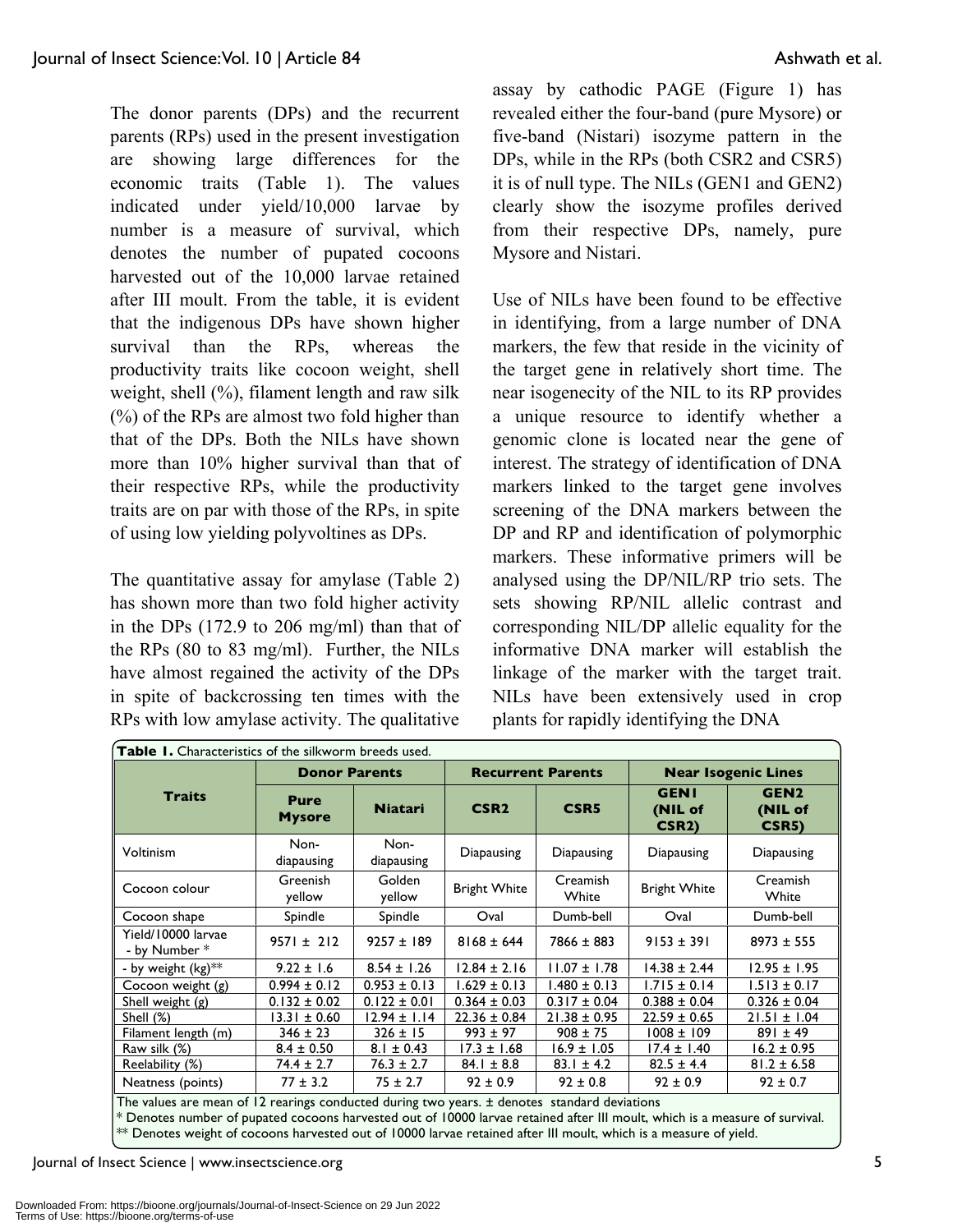

the Donor Parents (DPs), Recurrent Parents (RPs) and Near Isogenic Lines (NILs). DPs, Pure Mysore (PM) has '4 band' type, Nistari has '5 band type', the RPs, CSR2 and CSR5 have 'null' type and the NIL of CSR2 - GEN1 shows '4 band' pattern and the NIL of CSR5 -GEN2 has '5 band' phenotype. High quality figures are available online.

| <b>Table 2.</b> Profile of digestive amylase in the parents and NILs |                        |                  |  |  |  |
|----------------------------------------------------------------------|------------------------|------------------|--|--|--|
|                                                                      | Amylase activity*      |                  |  |  |  |
| <b>Silkworm Breeds</b>                                               | <b>Amylase</b><br>type | (mg / ml)        |  |  |  |
| Pure Mysore (DP)                                                     | Amy div                | $206.1 \pm 11.6$ |  |  |  |
| Nistari (DP)                                                         | Amy d <sup>v</sup>     | $172.9 \pm 18.9$ |  |  |  |
| CSR <sub>2</sub> (RP)                                                | Amy d <sup>n</sup>     | $83.3 \pm 3.2$   |  |  |  |
| CSR5 (RP)                                                            | Amy d <sup>n</sup>     | $80.4 \pm 3.1$   |  |  |  |
| GENI (NIL of CSR2)                                                   | Amy div                | $200.5 \pm 10.4$ |  |  |  |
| GEN2 (NIL of CSR5)                                                   | Amy d <sup>v</sup>     | $151.2 \pm 12.8$ |  |  |  |
| * Mean values of 5 replications. ± denotes standard<br>deviations.   |                        |                  |  |  |  |

markers that are tightly linked to the gene of interest, like tobacco mosaic virus resistance gene (Young and Tanksley 1989), *Pseudomonas* resistance gene (Martin et al. 1991) in tomato, stripe resistance genes (Coram et.al 2008; Yan et al. 2003; Chague et al. 1999), leaf rust resistance genes (Gupta et

al. 2005; Thatcher et al. 2003), powdery mildew resistance genes (Ma et al. 2004) in wheat, QTLs for root traits (Steele et al. 2006), chlorophyll content (Wang et al. 2008), bacterial blight resistance genes (Gu et al. 2008) in rice and barley (Nduulu et al. 2007), and maturity genes in soybean (Matsumara et al. 2008). Similarly, in the present investigation, NILs developed in *B. mori* has been used for detecting DNA markers associated with high activity digestive amylase genes.

The template DNA from the DPs, RPs, and NILs were amplified with 27 sets of RAPD primers (Table 3) and the amplicons were viewed in 1.5% ethidium bromide stained agarose gels. A total of 178 amplified products were scored, out of which 43 were monomorphic, and the remaining 135 were polymorphic. The number of bands scored for each primer varied from three (OPAA2, OPAH2) to as high as 12 (OPA4, OPA8), and the average number of bands per primer was 6.59. Very high degree of polymorphism ranging from 100% (OPA6, OPA7, OPA17, OPAA2, and OPAH3) to 42.8% (OPA5) was observed. The overall polymorphism with 27 primers was found to be 75.8%.

Out of the 27 primers used, six primers (OPA1, OPA6, OPA9, OPA15, OPAH3, and OPAH5) showed RAPD products linked to the amylase genes of the DPs introgressed in the NILs, which were absent in their respective RPs (Figure 2 and Table 4). It may be mentioned here that the DPs, namely, pure Mysore (PM), has the four-band type of isozyme, and Nistari has the five-band pattern, which are the alleles (Amy  $d^{iv}$  and Amy  $d^{v}$ , respectively) of the same digestive amylase gene Amy d located at 2.8 cM on the  $8<sup>th</sup>$ linkage group (Doira 1992). When OPA6, OPA15, and OPAH3 were used for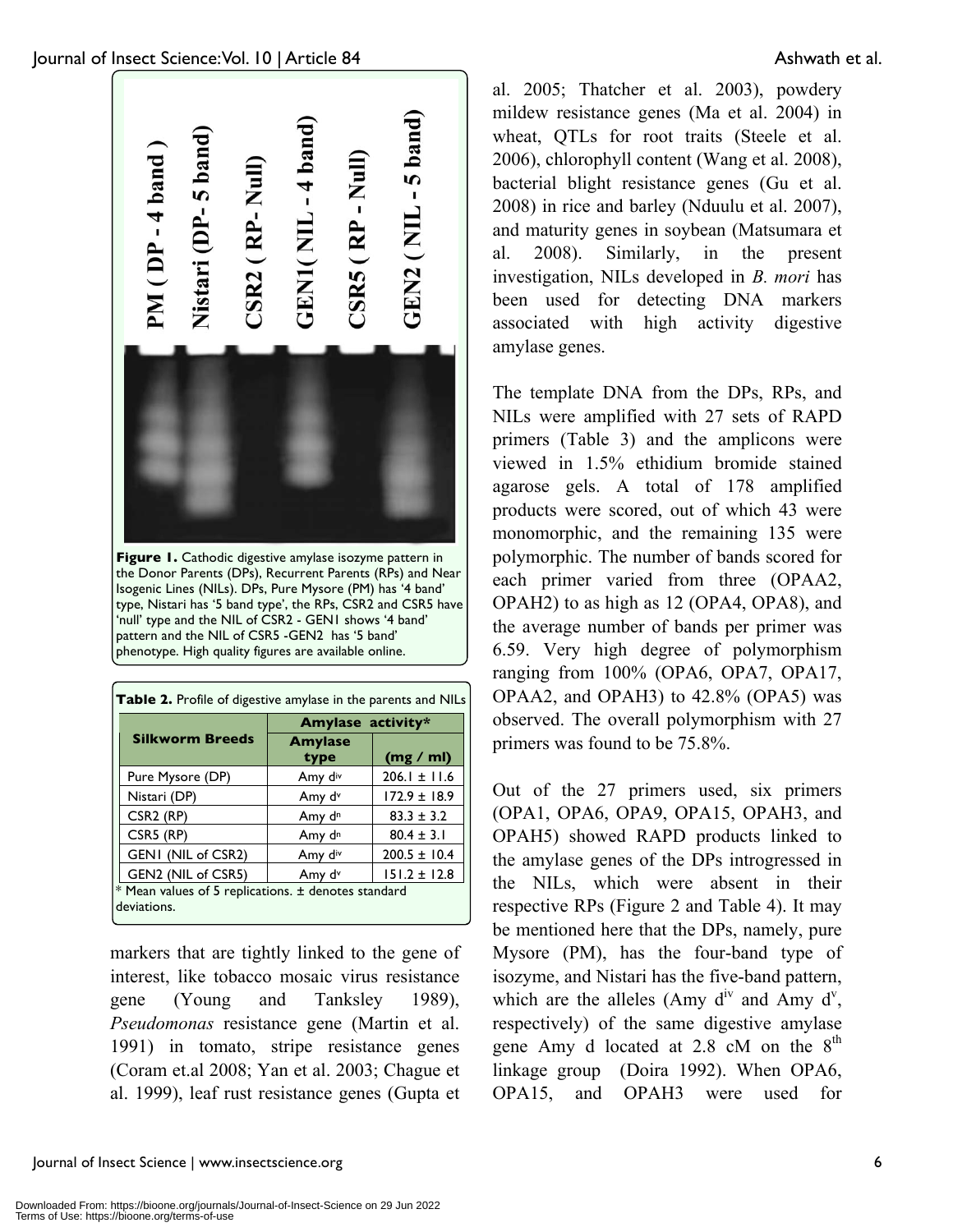amplifying the DNA of the six breeds, amplicons of 1584 bp, 1904 bp, and 1232 bp were detected in the PM (DP) and its NIL GEN1, which were totally absent in the RP, CSR2 and also in the DP/ RP/ NIL trio set of Nistari/CSR5/GEN2. This clearly indicates the close linkage of these RAPD products with Amy  $d^{iv}$  allele. Similarly, OPA9 primer detected the PCR product of 1776 bp present

only in Nistari (DP) and its NIL, GEN2, which was not found in its RP, CSR5 as well as the DP/RP/NIL trio set of PM, CSR2, and GEN1. This strongly supports the possibility of a close linkage of this PCR product with the Amy  $d^{\nu}$  allele. Interestingly, in the case of OPA1 and OPA H5, PCR product of 2628 and 1375 bp respectively were detected both in the DPs, PM, and Nistari as well as their

| Table 3. Details of RAPD primers used in the analysis.                              |                                                |                                    |                                  |                                       |                                       |                         |  |
|-------------------------------------------------------------------------------------|------------------------------------------------|------------------------------------|----------------------------------|---------------------------------------|---------------------------------------|-------------------------|--|
| <b>Primer</b><br>Code                                                               | <b>Primer</b><br><b>Sequence</b><br>(5' to 3') | <b>Molecular</b><br>weight<br>(bp) | No. of<br><b>bands</b><br>scored | No. of<br>monomorphic<br><b>bands</b> | No. of<br>polymorphic<br><b>bands</b> | percent<br>polymorphism |  |
| <b>OPA-01</b>                                                                       | <b>CAGGCCCTTC</b>                              | 2964                               | 8                                | $\mathbf{2}$                          | 6                                     | 75.0                    |  |
| <b>OPA-02</b>                                                                       | <b>TGCCGAGCTG</b>                              | 3044                               | $\overline{7}$                   | 3                                     | 4                                     | 57.1                    |  |
| <b>OPA-03</b>                                                                       | <b>AGTCAGCCAC</b>                              | 2997                               | 8                                | 3                                     | 5                                     | 62.5                    |  |
| OPA-04                                                                              | <b>AATCGGGCTG</b>                              | 3068                               | 12                               | 3                                     | 9                                     | 75.0                    |  |
| <b>OPA-05</b>                                                                       | <b>AGGGGTCTTG</b>                              | 3099                               | $\overline{\mathbf{z}}$          | $\overline{\mathbf{4}}$               | $\overline{\mathbf{3}}$               | 42.8                    |  |
| <b>OPA-06</b>                                                                       | <b>GGTCCCTGAC</b>                              | 3004                               | 6                                | 0                                     | 6                                     | 100.0                   |  |
| <b>OPA-07</b>                                                                       | <b>GAAACGGGTG</b>                              | $3117$                             | 6                                | 0                                     | 6                                     | 100.0                   |  |
| <b>OPA-08</b>                                                                       | <b>GTGACGTAGG</b>                              | 3108                               | 12                               |                                       | $\mathbf{H}$                          | 91.6                    |  |
| <b>OPA-09</b>                                                                       | <b>GGGTAACGCC</b>                              | 3053                               | 6                                | $\mathbf{2}$                          | $\overline{\mathbf{4}}$               | 66.6                    |  |
| <b>OPA-10</b>                                                                       | <b>GTGATCGCAG</b>                              | 3068                               | 5                                | $\overline{2}$                        | 3                                     | 60.0                    |  |
| OPA-II                                                                              | <b>CAATCGCCGT</b>                              | 2958                               | 9                                | 3                                     | 6                                     | 66.6                    |  |
| OPA-12                                                                              | <b>TCGGCGATAG</b>                              | 3068                               | 4                                |                                       | 3                                     | 75.0                    |  |
| <b>OPA-13</b>                                                                       | CAGCACCCAC                                     | 2942                               | $\overline{4}$                   | $\overline{2}$                        | $\overline{2}$                        | 50.0                    |  |
| OPA-14                                                                              | <b>TCTGTGCTGG</b>                              | 3050                               | $\overline{7}$                   |                                       | 6                                     | 85.1                    |  |
| <b>OPA-15</b>                                                                       | <b>TTCCGAACCC</b>                              | 2948                               | $\overline{\mathbf{z}}$          | $\mathbf 2$                           | 5                                     | 71.4                    |  |
| <b>OPA-16</b>                                                                       | AGCCAGCGAA                                     | 3046                               | 5                                |                                       | 4                                     | 80.0                    |  |
| <b>OPA-17</b>                                                                       | <b>GACCGCTTGT</b>                              | 3019                               | 8                                | 0                                     | 8                                     | 100.0                   |  |
| OPA-18                                                                              | <b>AGGTGACCGT</b>                              | 3068                               | 4                                | $\overline{2}$                        | $\overline{2}$                        | 50.0                    |  |
| <b>OPA-19</b>                                                                       | <b>CAAACGTCGG</b>                              | 3037                               | 10                               | 3                                     | $\overline{7}$                        | 70.0                    |  |
| <b>OPA-20</b>                                                                       | <b>GTTGCGATCC</b>                              | 3019                               | 9                                | 3                                     | 6                                     | 66.6                    |  |
| OPAA-01                                                                             | <b>AGACGGCTCC</b>                              | 3004                               | 5                                |                                       | 4                                     | 80.0                    |  |
| OPAA-02                                                                             | <b>GAGACCAGAC</b>                              | 3037                               | 3                                | 0                                     | 3                                     | 100.0                   |  |
| OPAA-04                                                                             | <b>AGGACTGCTC</b>                              | 3019                               | 6                                | 3                                     | 3                                     | 50.0                    |  |
| OPAH-01                                                                             | <b>TCCGCAACCA</b>                              | 2948                               | 6                                |                                       | 5                                     | 83.3                    |  |
| OPAH-02                                                                             | CACTTCCGCT                                     | 2930                               | 3                                |                                       | $\overline{2}$                        | 66.0                    |  |
| OPAH-03                                                                             | <b>GGTTACTGCC</b>                              | 3010                               | $\overline{ }$                   | $\mathbf 0$                           | $\overline{\mathbf{z}}$               | 100.0                   |  |
| OPAH-05                                                                             | <b>TTGCAGGCAG</b>                              | 3059                               | $\overline{\mathbf{4}}$          | $\mathbf{2}$                          | $\mathbf{2}$                          | 50.0                    |  |
|                                                                                     |                                                | Total                              | 178                              | 43                                    | 135                                   | 75.8                    |  |
| Note: Primers indicated in bold have shown linkage with the digestive amylase genes |                                                |                                    |                                  |                                       |                                       |                         |  |

| <b>Table 4.</b> RAPD products linked to amylase genes of the DPs introgressed in the NILs |                                 |                                      |                        |                          |                      |                          |                           |                                                       |
|-------------------------------------------------------------------------------------------|---------------------------------|--------------------------------------|------------------------|--------------------------|----------------------|--------------------------|---------------------------|-------------------------------------------------------|
| <b>Primer</b><br>Code                                                                     | <b>Molecular</b><br>weight (bp) | <b>Pure</b><br><b>Mysore</b><br>(DP) | <b>Niatari</b><br>(DP) | CSR <sub>2</sub><br>(RP) | <b>GENI</b><br>(NIL) | CSR <sub>5</sub><br>(RP) | GEN <sub>2</sub><br>(NIL) | <b>Linkage with</b><br>the digestive<br>amylase genes |
| OPA-06                                                                                    | 1584 bp                         | +                                    | $\blacksquare$         |                          | $\pm$                | $\blacksquare$           |                           | Linked to Amy div                                     |
| OPA-15                                                                                    | 1904 bp                         | $\ddot{}$                            | $\blacksquare$         |                          | $\pm$                | $\blacksquare$           |                           | - do -                                                |
| OPAH-03                                                                                   | 1232 bp                         | ÷                                    | $\blacksquare$         |                          | $\pm$                | $\blacksquare$           |                           | - do -                                                |
| OPA-09                                                                                    | 1776 bp                         |                                      | $\ddot{}$              |                          |                      |                          | $\ddot{}$                 | Linked to Amy dv                                      |
| OPA-01                                                                                    | 2628 bp                         | +                                    | $\ddot{}$              |                          | $\ddot{}$            |                          | +                         | Linked to both<br>Amy div & dv                        |
| OPAH-05                                                                                   | 1375 bp                         | $\ddot{}$                            | $\ddot{}$              |                          | $\pm$                | $\blacksquare$           | $\ddot{}$                 | - do -                                                |

Journal of Insect Science | www.insectscience.org 7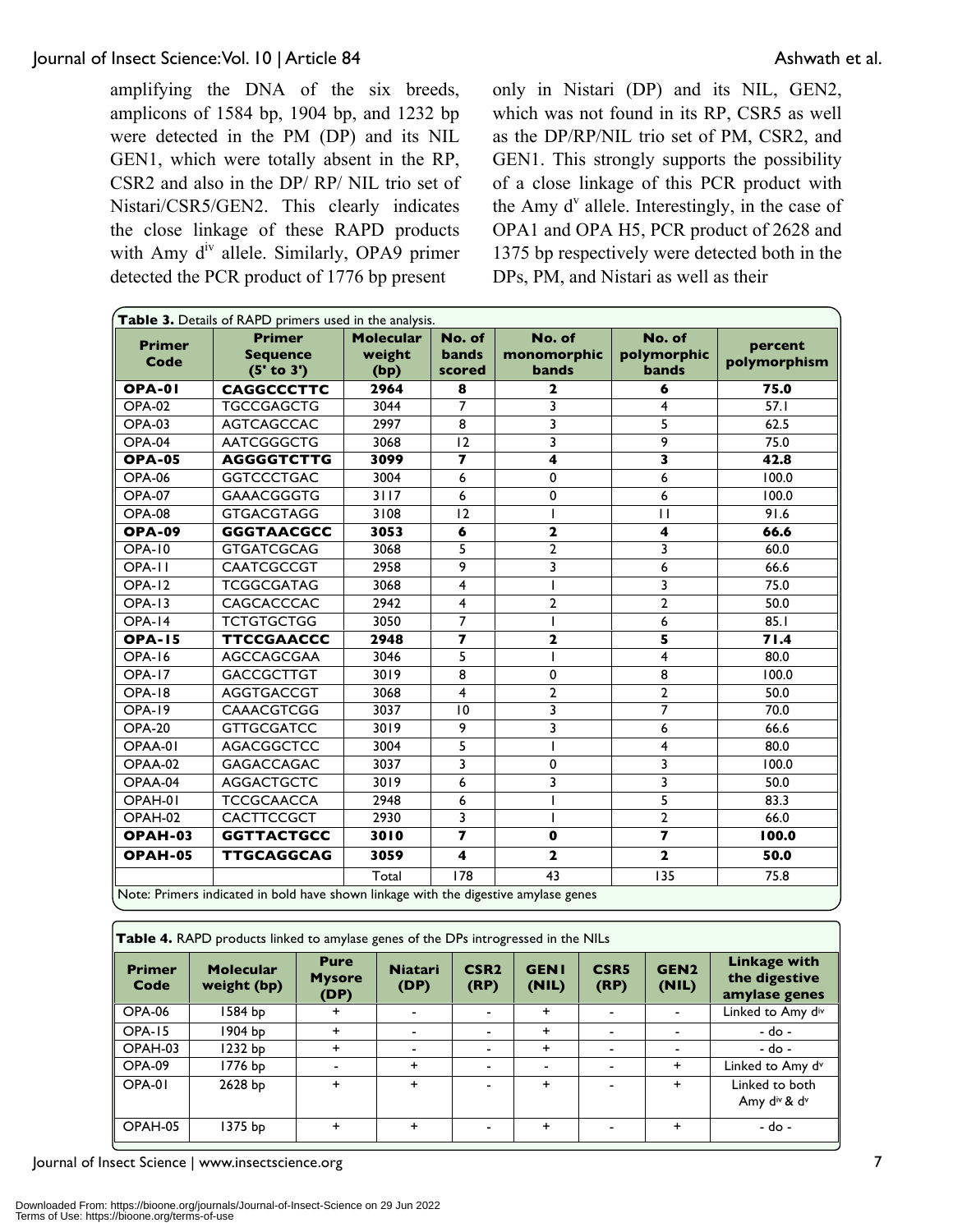respective NILs, GEN1, and GEN2, while these bands were absent in their respective RPs, CSR2, and CSR5. This indicates that these PCR amplicons are associated with both Amy  $d^{\text{iv}}$  and  $d^{\text{v}}$  alleles. At this stage, it is not possible to substantiate how some PCR products are linked to Amy  $d^{\prime\prime}$  and Amy  $d^{\prime\prime}$ separately, and few are specific to both Amy d<sup>iv</sup> and d<sup>v</sup> alleles together. Further studies

involving cloning, sequencing, and detailed characterization of these amplified products may be required to understand whether these are parts of the amylase gene itself or closely linked sequences flanking the amylase gene. As the NILs evolved by introgressing the digestive amylase genes have shown better viability than their respective RPs, characterization of the PCR products closely

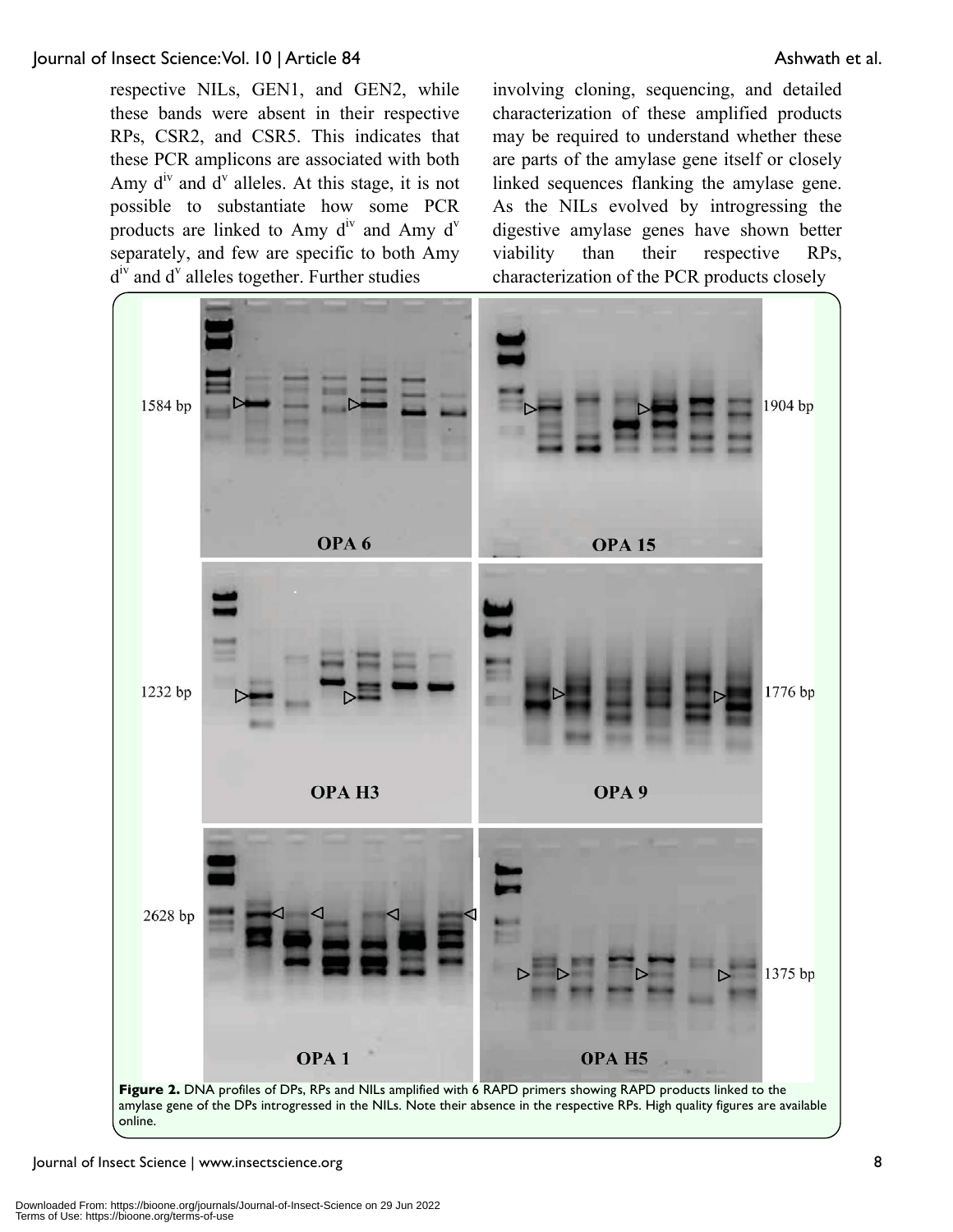associated with the amylase gene can lead to identification of DNA sequences that may be responsible for better digestibility and higher survival in *B. mori* which could be used for the development of improved and robust *B. mori* breeds for commercial exploitation through the strategy of DNA marker assisted selection.

### **Acknowledgements**

The authors are thankful to Central Silk Board, Ministry of Textiles for financial support to carry out the present investigation.

#### **References**

Abraham EG, Nagaraju J, Datta RK. 1992. Biochemical studies of amylases in the silkworm, *Bombyx mori* L.: Comparative analysis in diapausing and nondiapausing strains. *Insect Biochemistry and Molecular Biology* 22: 867-873.

Ashwath SK, Morrison MN, Datta RK. 2001. Development of near isogenic lines of productive silkworm breeds by isozyme marker based selection. *Proceedings of National Academy of Sciences, India* 71B: 207-222.

Chague V, Fahima T, Dahan A, Sun GL, Korol AB, Ronin YI, Grama A, Roder MS, Nevo E. 1999. Isolation of microsatellite and RAPD markers flanking the Yr15 gene of wheat using NILs and bulked segregant analysis. *Genome* 42: 1050-56.

Chatterjee SN, Rao CGP, Chatterjee GK, Ashwath SK. 1992. Genetic variability of amylase activity in the mulberry silkworm, *Bombyx mori* L. and its significance. *Sericologia* 32: 671-683.

Chatterjee SN, Rao CGP, Chatterjee GK, Ashwath SK, Patnaik AK.1993. Correlation between yield and biochemical parameters in the mulberry silkworm, *Bombyx mori* L. *Theoretical and Applied Genetics* 87: 385- 391.

Coram TE, Settles ML, Wang M, Chen X. 2008. Surveying expression level polymorphism and single-feature polymorphism in near-isogenic wheat lines differing for the Yr5 stripe resistance locus. *Theoretical and Applied Genetics* 117: 401- 411.

Datta RK, Ashwath SK. 2000. Strategies in genetics and molecular biology for strengthening silkworm breeding. *Indian Journal of Sericulture* 39: 1-8.

Datta RK, Basavaraja HK, Mal Reddy N, Nirmal Kumar S, Ahsan MM, Suresh Kumar N, Ramesh Babu M. 2000. Evolution of new productive bivoltine hybrids CSR2 x CSR4 and CSR2 x CSR5. *Sericologia* 40: 151-167.

Doira H. 1992. *Genetical stocks and mutations of Bombyx mori: Important genetic resources.* Kyushu University, Japan.

Gamo T. 1983. Biochemical genetics and its applications to the breeding of the silkworm. *Japanese Agriculture Research Quarterly* 16: 265-272.

Gu K, Sangha JS, Li Y, Yin Z. 2008. High resolution genetic mapping of bacterial blight resistance gene Xa 10. *Theoretical and Applied Genetics* 116: 155-163.

Gupta SK, Charpe A, Koul S, Prabhu KV, Haq QM. 2005. Development and validation of molecular markers linked to an *Aegilops umbellulata*-derived leaf rust resistance gene, Lr9 for marker assisted selection in bread wheat. *Genome* 48: 823-830.